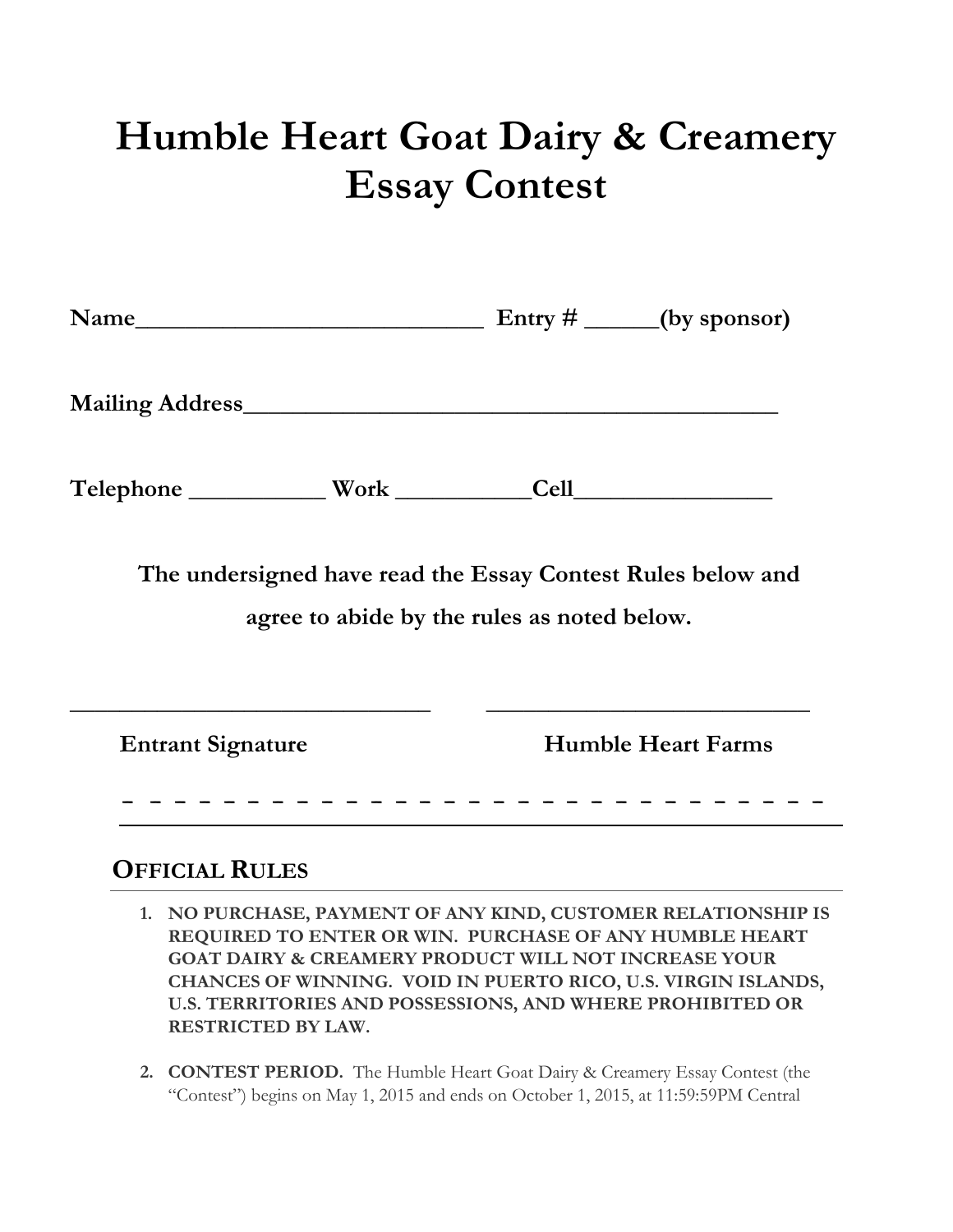Time (the "Contest Period"). Humble Heart Goat Dairy & Creamery's (the "Sponsor") clock is the official time-keeping device for this Contest.

- **3. BINDING AGREEMENT.** In order to enter the Contest, you must agree to the Rules. Therefore, please read these Rules prior to entry to ensure you understand and agree. You agree that submission of an entry in the Contest constitutes acceptance and agreement to these Rules. You may not submit an entry to the Contest and are not eligible to receive the prizes described in these Rules unless you agree to these Rules. These Rules form a binding legal agreement between you and Humble Heart Goat Dairy & Creamery with respect to the Contest.
- **4. SPONSOR:** The Contest is sponsored by the Owner/Operators of Humble Heart Goat Dairy & Creamery, a sole proprietorship with its principal place of business at 25235 Mooresville Road, Elkmont, Alabama 35620. Mailing address is P.O. Box 130 Elkmont, Al 35620
- **5. ELIGIBILITY.** To be eligible to enter the Contest an Entrant must be nineteen (19) years of age or older.

## **6. HOW TO ENTER.**

- a. **How to Enter.** To enter the Contest each entry must complete a one (1) page official entry form ("Entry Form"), downloadable at [goatdairyessay.com,](file:///C:/Users/Spell/Downloads/goatdairyessay.com) providing each Entrant's (1) Name; (2) Mailing Address; (3) Telephone Number; and (4) the Entrant's Signature certifying that the Entrant has read the Essay Contest Rules and agrees to abide by those Rules. Additionally, each Entry Form must be accompanied by a bank cashier's check or money order payable to Humble Heart Goat Dairy & Creamery Contest in the amount of \$150.00 US Dollars. Send entry to Humble Heart Farms Essay P. O. Box 130 Elkmont, AL 35620 All entries shall be deemed received whether or not the essay adheres to the Technical Requirements as set forth herein. Absolutely no refunds shall be made by reason of non-compliance or for any other reason whatsoever, unless the Contest fails to receive 2,500 entries. In the event the Contest does not receive a sufficient number of entries (i.e. at least 2,500), all entry fees shall be returned to each entrant in the amount of \$150.00 US Dollars. All entry fees shall be held in an Essay Contest Escrow Account until a determination has been made regarding the minimum number of entries.
- b. **Technical Requirements.** Each entry shall: (1) Consist of a formal essay of 200 words or less in English; (2) Shall be type-written in 12-point Times New Roman, Arial, or Garamond typeface/font, however, legible hand-written entries will also be accepted; (3) printed on one side of white, 8 ½ by 11 inch paper; (4) Entrant's name and address shall not appear on the essay to protect the integrity of the Contest; (5)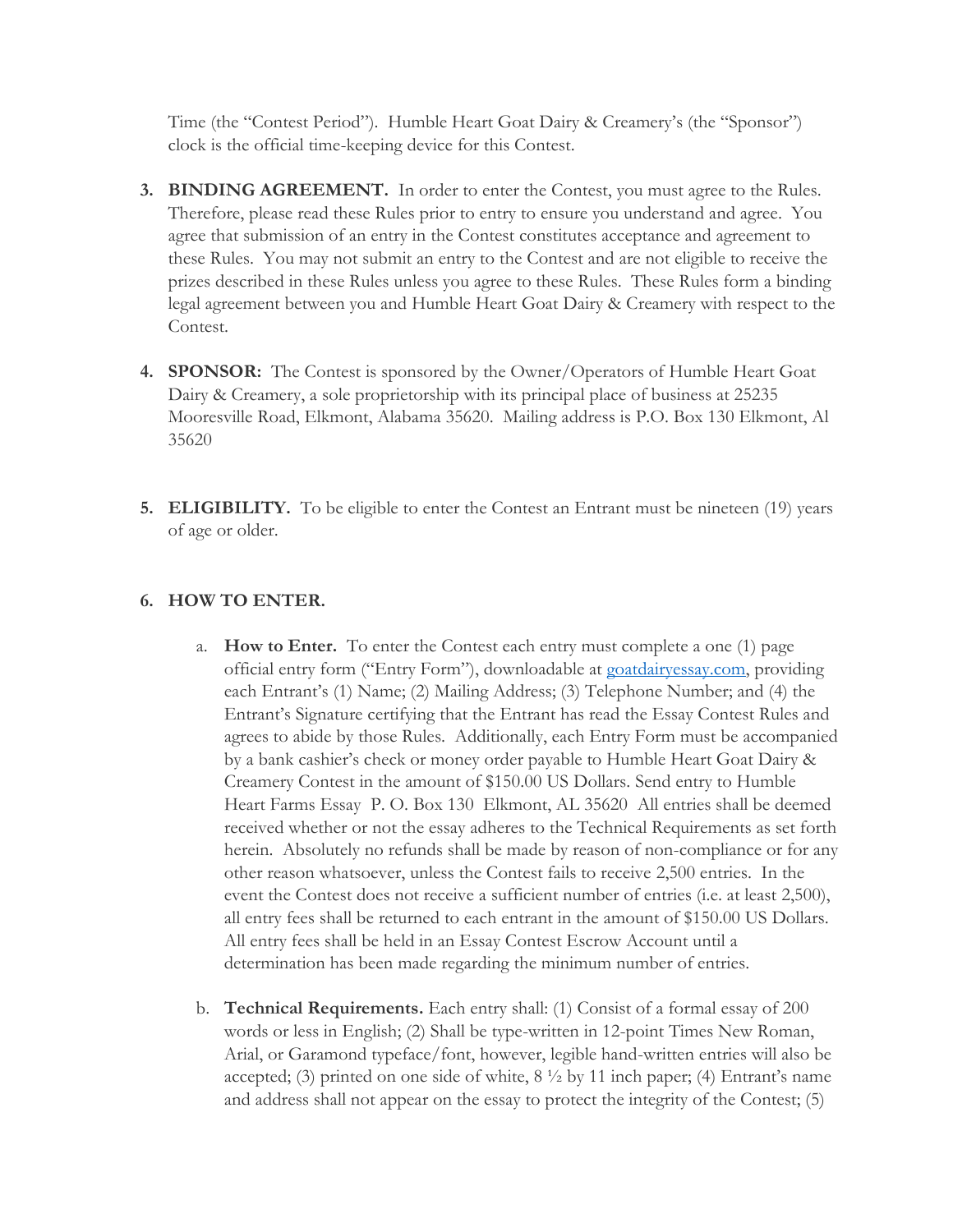The essay shall be accompanied by two self-addressed stamped envelopes for the purpose of acknowledging receipt of an Entrant's essay and for announcing the winner of the Contest, or in the event a Refund is warranted, to issue such Refund as stated in the Contest Rules hereinabove. Each essay entry will be assigned a randomly generated and unique identifier number to maintain the integrity of the Contest.

- c. **Essay Theme.** The essay shall address the subject/theme: Why I, or my organization, is the perfect fit to continue the farmstead goat cheese tradition. The author shall refrain from including their name in the essay entry as a randomly generated and unique identifier number shall be assigned to each essay entry.
- **7. JUDGES:** The Owner/Operator of Humble Heart Goat Dairy & Creamery will select the top twenty (20) essays. These twenty (20) essays will be judged by a three (3) judge panel of independent judges, one of whom will be an employee of the Alabama A&M University Agricultural Extension Commission.
- **8. DEADLINE FOR DETERMINING WINNING ESSAY AND RUNNERS-UP:** The winner will be announced on October 15, 2015. The winner will receive a Warranty Deed to a debt-free house and farm on 20 acres, dairy and cheese making building with animals and equipment. Humble Heart Goat Dairy & Creamery will provide the winner with all recipes and sufficient training to independently operate the Goat Dairy & Creamery. The winner will also receive \$20,000 start-up funds to cover initial operating expenses. If the winner refuses in writing to accept the contest prize then it shall be awarded to the First Runner-Up. Likewise, should the First Runner-Up refuse in writing to accept the contest prize then will be awarded to the Second Runner-Up.

Ownership must be transferred to winner by November 1, 2015. Training must occur prior to November 15, 2015; no training will be provided after November 15, 2015, due to the milking schedule of the goats.

- **9. EXTENSIONS:** Sponsor reserves the sole right to extend the deadlines of the essay contest entry and determination of the winning entries for a period of up to sixty (60) days.
- **10. PRIZE TRANSFER:** The transfer of the prize property must occur within thirty (30) days after the notification of the prize winner. An extension of an additional thirty (30) days may be granted by the Sponsor if deemed necessary.
- **11. TAXES & FEES:** Award of prize to potential winners are subject to the express requirement that they submit to Humble Heart Goat Dairy & Creamery all documentation requested by Humble Heart Goat Dairy & Creamery to permit it to comply with all applicable state, federal, and local tax reporting. All prizes will be net of any taxes Humble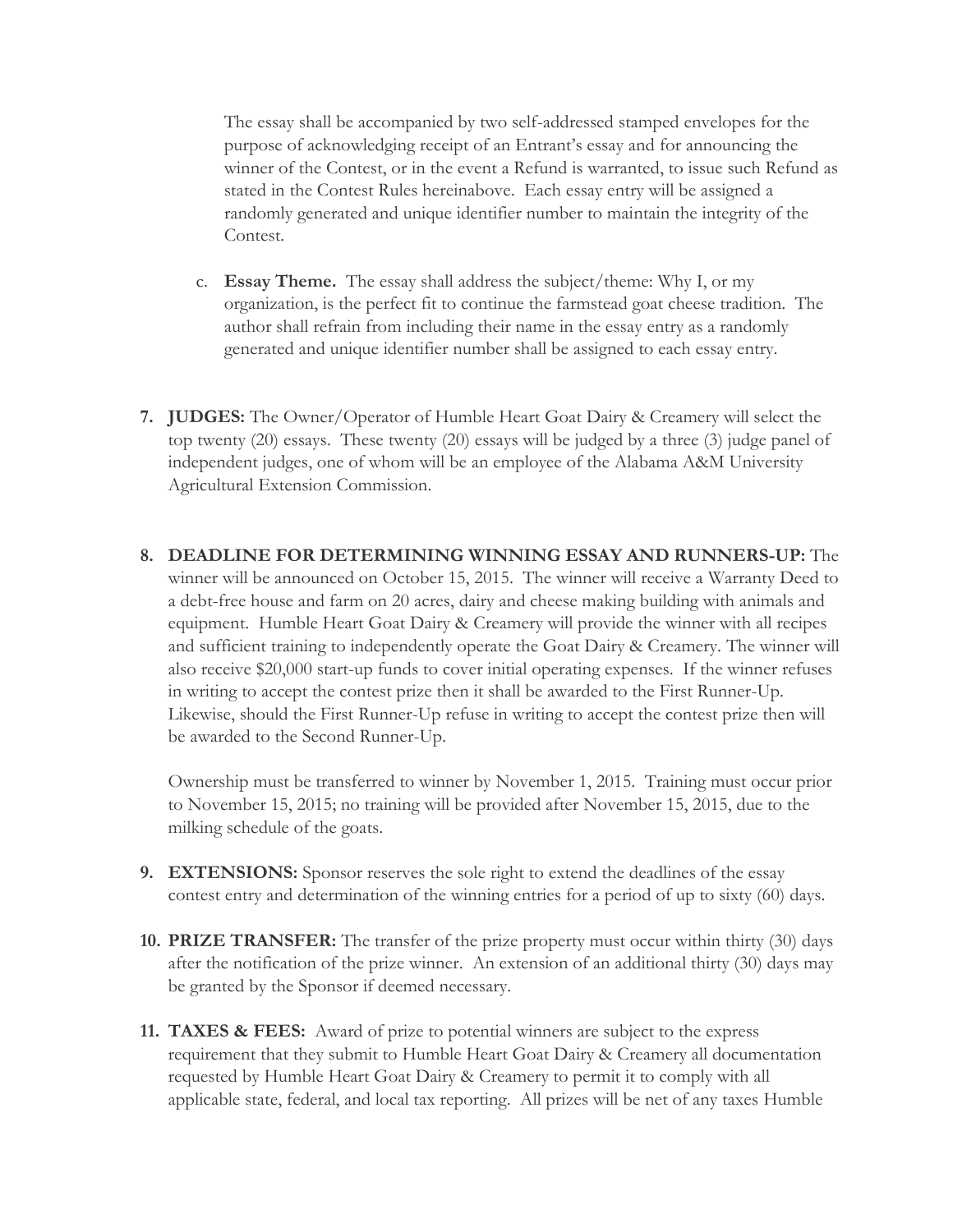Heart Goat Dairy & Creamery is required by law to withhold. To the extent permitted by law, all taxes imposed on prizes are the sole responsibility of the winners. In order to receive a prize, potential winners must submit tax documentation requested by Humble Heart Goat Dairy & Creamery or otherwise required by applicable law, to Humble Heart Goat Dairy & Creamery or a representative for Humble Heart Goat Dairy & Creamery or the relevant taxing authority, all as determined by applicable law. The potential winner and finalists are solely responsible for ensuring that they comply with all the applicable tax laws and filing requirements. Additionally, the potential winner and finalists are solely responsible for the payment of any all taxes, including real estate/deed transfer taxes, attorneys' fees or fees of any kind imposed upon or arising out of a successful participation in this essay contest. If a potential winner or finalist fails to provide the necessary and/or requested documentation or comply with such tax reporting laws, the prize may be forfeited and Humble Heart Goat Dairy & Creamery may, in its sole discretion, select an alternate potential winner.

- **12. DESCRIPTION OF PRIZE PROPERTY:** The Sponsor will be presenting the winner with the Deed and Certificates of Title to Humble Heart Farms Goat Dairy & Creamery and all farm equipment. If, and only if, the Contest receives 2,500 eligible entries, the Winner will also receive a check for Twenty Thousand U.S. Dollars and No Cents (\$20,000.00). Sponsor represents that there are no liens nor mortgages due and owing on the property. Sponsor represents that the Prize is a turnkey operation including farm buildings and equipment. Excluded from the Prize are Sponsors' personal property items. The Prize Property has been evaluated with a listing value of \$345,000, however, no representation is made by the Sponsors that this value or any value is in fact a Fair Market Value.
- **13. COPYRIGHT AND PUBLICATION:** Essay contest entry constitutes a perpetual, irrevocable, worldwide, transferable, royalty-free, and non-exclusive license and/or assignment to the Sponsors of all copyrights arising under both statute and the common law and all other rights derivative therefrom to use, reproduce, publish, distribute, publicly perform, and publicly display Entrant's essay submission without any attribution or compensation to Entrant. By entering the essay contest, each Entrant grants further permission for Sponsors to publish all or part of the submitted essay and to use the Entrant's name and photograph and to publicize the winning entries and the names of all the final twenty (20) essays, all without royalty or other consideration. Upon submission, entries will not be returned to Contest Entrants.
- **14. PRIVACY:** Entrants agree and acknowledge that personal data submitted with an entry, including name, mailing address, phone number, and email address may be collected, processed, stored and otherwise used by Sponsor and affiliate Judges for the purpose of conducting and administering the Contest.
- **15. PUBLICITY:** By entering the Contest, Entrants agree to participate in any media or promotional activity resulting from the Contest as reasonably requested by Sponsors at Sponsors' expense and agree and consent to use of their name and/or likeness by Sponsors.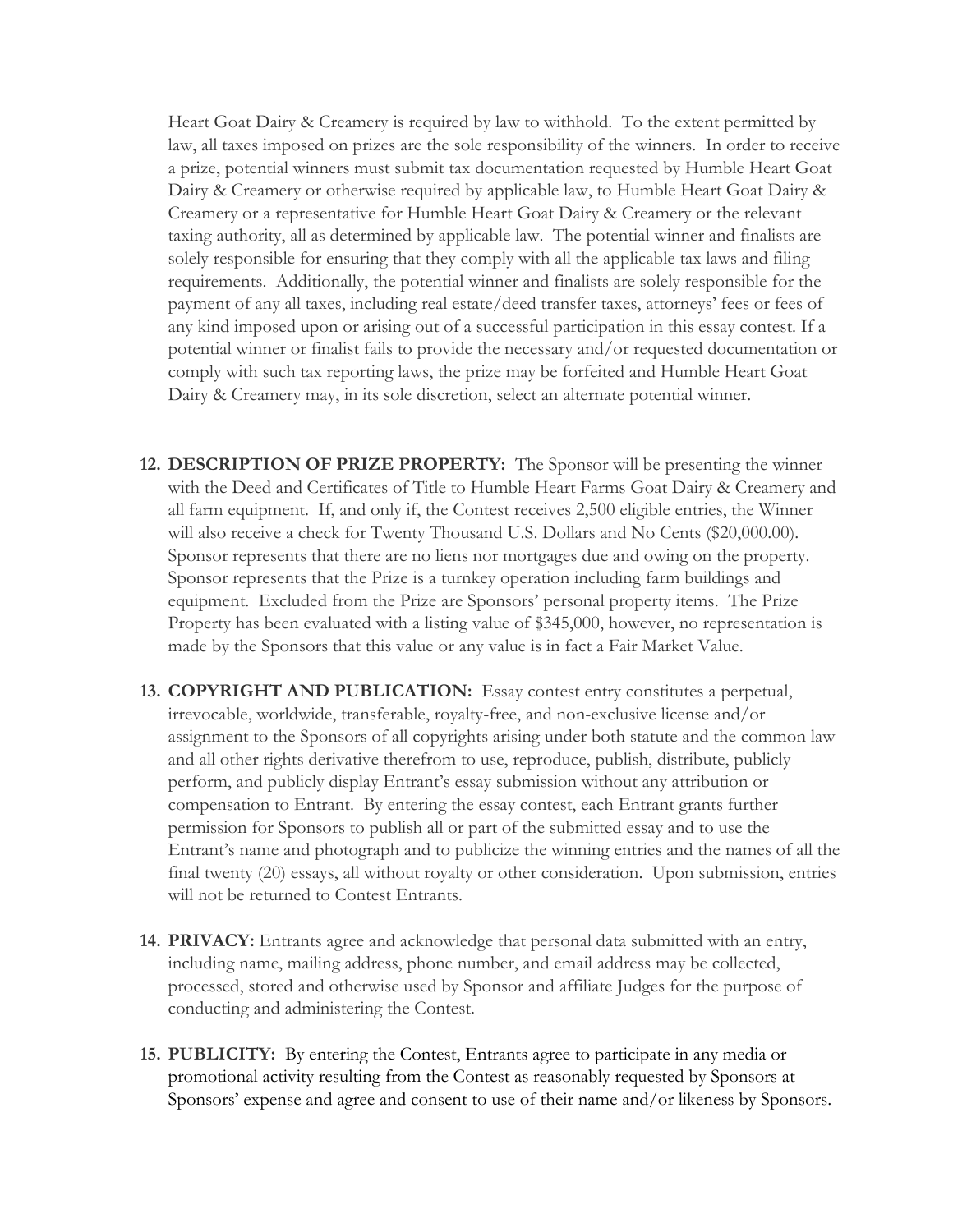Sponsors will contact Entrants in advance of any Humble Heart Goat Dairy & Creamerysponsored media request for interviews. Sponsor reserves the right to publish the name and likeness of the Entrants with the top twenty (20) essay entries.

**16. DISQUALIFICATION:** All federal, state and local laws and regulations shall apply. Sponsors reserve the right to disqualify any Entrant from the Contest if, in Sponsor's sole discretion, it reasonably believes that the Entrant has, or has attempted to, undermine the legitimate operation of the Contest by cheating, deception, plagiarism, or other unfair playing practices or employs any form of intimidation, harassment, or abuse of any other Entrants, Sponsors, or the Judges.

Any false information provided within the context of the Contest by any Entrant concerning identity, mailing address, telephone number(s), email address, ownership of right or noncompliance with these Rules or the like may result in the immediate disqualification of the entrant from the Contest.

- **17. DISCLAIMER:** Sponsor's failure to enforce any term of these Rules will not constitute a waiver of that or any other provision. Sponsor reserves the right to disqualify Entrants who violate the rules or interfere with this Contest in any manner. If an Entrant is disqualified, Entrant shall forfeit his/her Entry fee and Sponsor reserves the right to terminate that Entrant's eligibility to participate any further in the Contest.
- **18. SPONSORS' RIGHT TO CANCEL, MODIFY OR DISQUALIFY:** If for any reason the Contest is not capable of running as planned, including infection by computer virus, bugs, tampering, unauthorized intervention, fraud, technical failures, force majeure, or any other causes which corrupt or affect the administration, security, fairness, integrity, or proper conduct of the Contest, Humble Heart Goat Dairy & Creamery reserves the right at its sole discretion to cancel, terminate modify or suspend the Contest. Humble Heart Goat Dairy & Creamery further reserves the right to disqualify any Entrant who tampers with the submission process or any other part of the Contest or Contest Site. Any attempt or conspiracy by an Entrant to deliberately damage any web site, including the Contest Site, or undermine the legitimate operation of the Contest is a violation of criminal and civil laws and should such an attempt be made or conspiracy be entered into, Humble Heart Goat Dairy & Creamery reserves the right to seeks damages from any such Entrant to the fullest extent of the applicable law.
- **19. FORUM AND RECOURSE TO JUDICIAL PROCEEDINGS:** These Rules shall be governed by, subject to, and construed in accordance with the laws of the State of Alabama. If any provision(s) of these Rules are held to be invalid or unenforceable, all remaining provisions hereof will remain in full force and effect. To the extent permitted by law, the rights to litigate, seek injunctive relief, or make any other recourse to judicial or any other procedure in case of disputes or claims resulting from or in connection with this Contest are hereby excluded, and Entrants expressly waive any and all such rights.